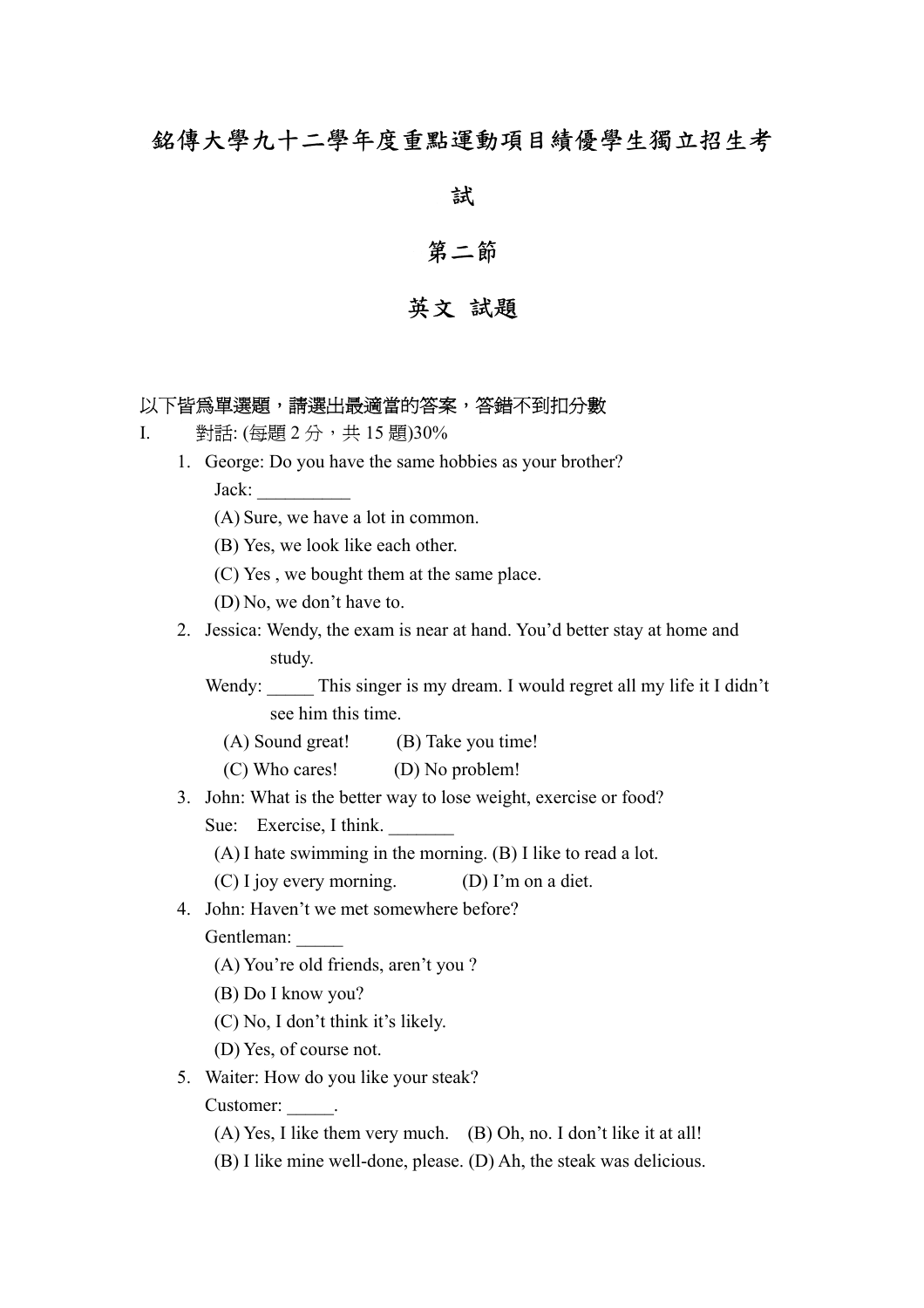6. Rich: Why did you go to the bank for?

Jack: \_\_\_\_\_

(A) Just to save time and money. (B)I lost my credit card.

- (C) I can't wait to go there. (d) It's near my home.
- 7. Mom: Tom, hurry and do the dishes.

Tom:

Mom: Is it? I thought she did the dishes last night.

Tom: She did. But I did them once for her, and now she owes me a night.

(A) It's not my turn. (B) Ask Sue to do the dishes.

(C) It's none of my business. (D) It's Sue's turn tonight.

- 8. George: Do you have to keep changing the TV and go do something else?
	- (A) It's really nice having cable TV.
	- (B) I always watch this program at five.
	- (C) But this show is so interesting.
	- (D) I can't find anything worth watching.
- 9. Man A: Maybe I could show you the way.

### Man B:

(A) Oh, thank. I like to take the bus.

(B) Yes, I've lived here for years.

(C) No, thanks. I can get there all right.

(D) No, thanks. I'll walk.

10. Foreigner: How can I get to the Palace Museum for here?

Police : You can take the number 304 bus in front of the MRT station.

Foreigner: How often does the bus leave for the museum?

Police :

(A) Early in the morning.

(B) In an hour.

(C) Ten minutes later.

(D) Every half an hour.

11. George: When did you come from your vacation?

Jack : We were supposed to be home on Sunday. But we had to wait at the Airport for another day.

George: How come?

Jack :

(A) We got on a night flight.

(B) Nobody can tell.

(C) We got out in one piece.

(D) There was a terrible delay.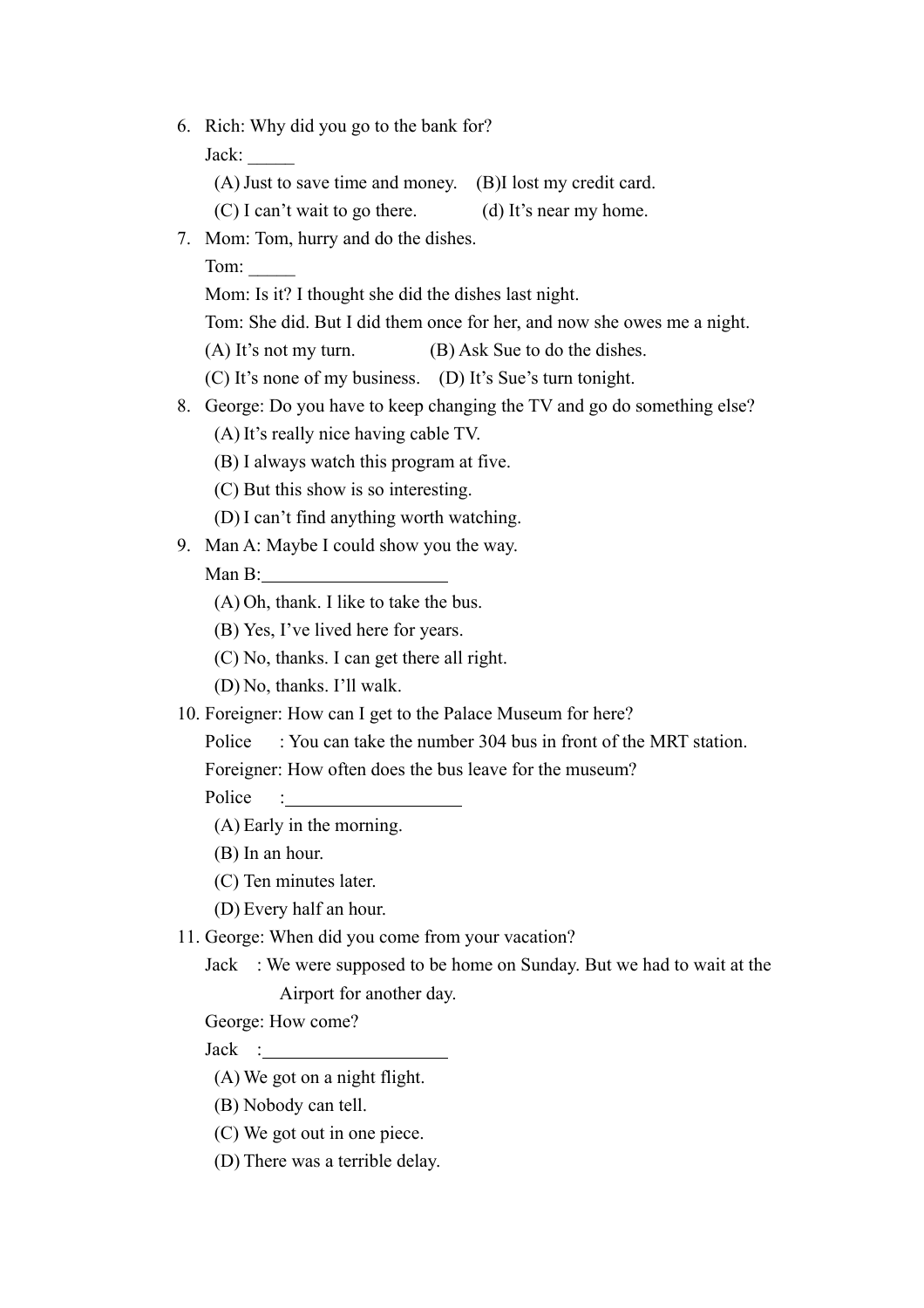12. John: My brother is in hospital.

Mary:

John: He has a heart problem.

(A) Is he sick?

(B) Is it anything serious?

(C) It's very nice of you to tell me that

(D) Is he sympathetic?

### 13. Mary: I 'm too fat. I want to lose weight.

Sue:

Mary: I know that. But I love food.

(A) You shouldn't eat so much.

(B) Be careful; you are quite dangerous.

(C) Why not consult a doctor?

(D) You should exercise more.

14. Tom: I left my money at home.

Jack: I can lend you what you need.

(A) I bought something in cash.

(B) Did you apply for a credit card?

(C) That's no problem.

(D) With pleasure.

15. Jack: How long will you stay in Hawaii?

Tom:

(A) In two weeks.

(B) Since yesterday.

(C) Just three days.

(D) On Sunday morning.

Ⅱ. 字彙: (每題 2分, 共10題) 20%

16. Michael Jordan is a \_\_\_\_\_\_\_\_\_\_\_ basketball player; he plays basketball for a

living.

(A) vocational

(B) professional

(C) plastic

(D) pioneer

17. The road signs use \_\_\_\_\_\_\_\_\_\_\_\_\_ to give information.

(A) symbols

(B) signals

(C) shadows

(D) locations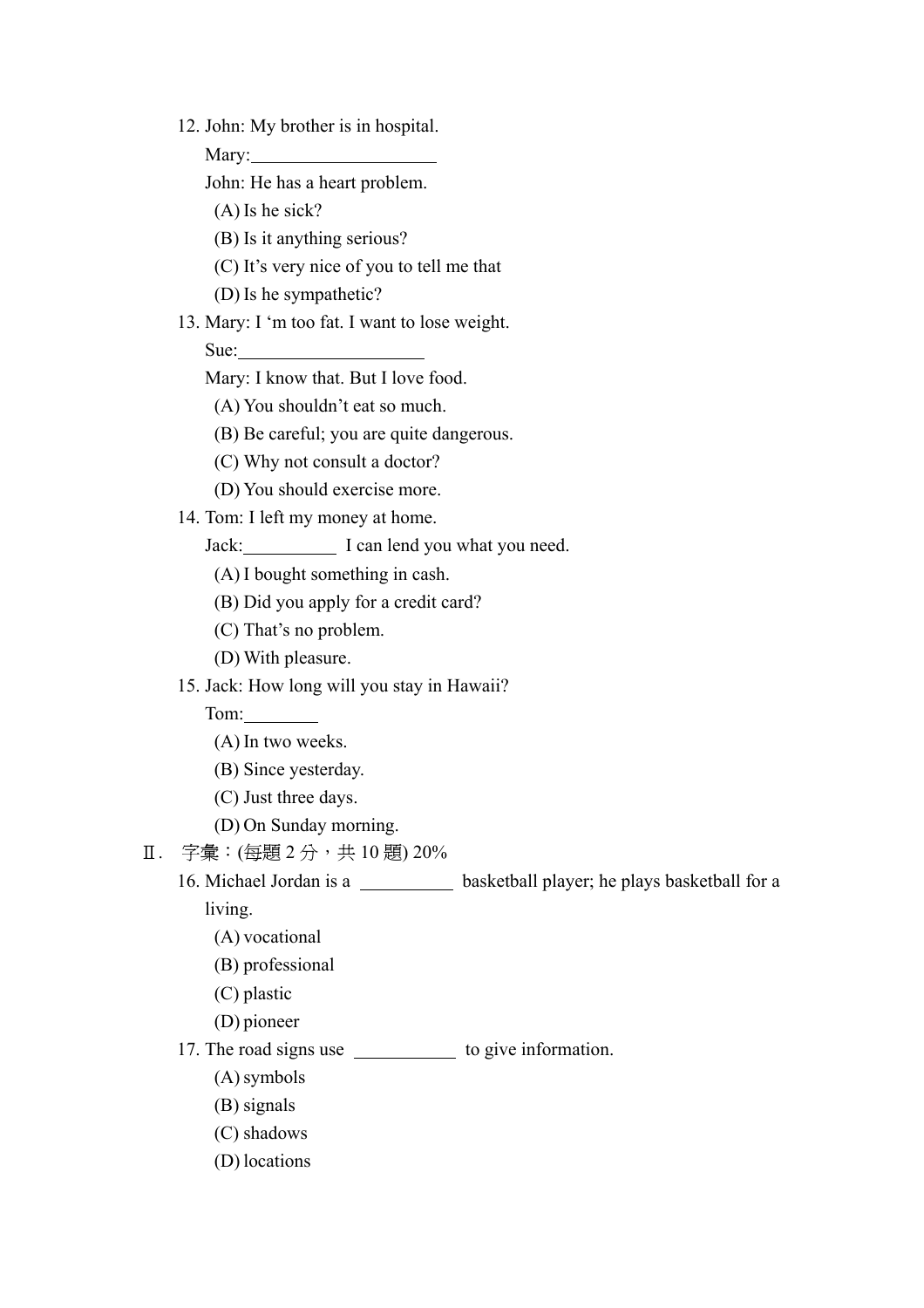- 18. To get an idea of what this article is about, you may read the last .
	- (A) schedule
	- (B) report
	- (C) paragraph
	- (D) agreement
- 19. Jacky called for a member of the to join him on stage.
	- (A) audience.
	- (B) preference
	- (C) accumulation
	- (D) society
- 20. John tried to why he didn't do the homework lost night.
	- (A) imagine.
	- (B) explain.
	- (C) create
	- (D) suggest
- 21. We should **before entering a game.** 
	- (A) cool down
	- (B) warm up
	- (C) put off
	- (D) stay up
- 22. Drunk driving is a serious .
	- (A) behavior
	- (B) challenge
	- (C) offense
	- (D) adventure
- 23. There's a big Chinese in San Francisco.
	- (A) culture
	- (B) community
	- (C) symphony
	- (D) invention
- 24. I'll know if I can study in the United State next summer or not once the school my application.
	- (A) expands
	- (B) process
	- (C) allows
	- (D) reserves
- 25. In case of \_\_\_\_\_\_\_\_\_\_, you can call the police for help..
	- (A) necessary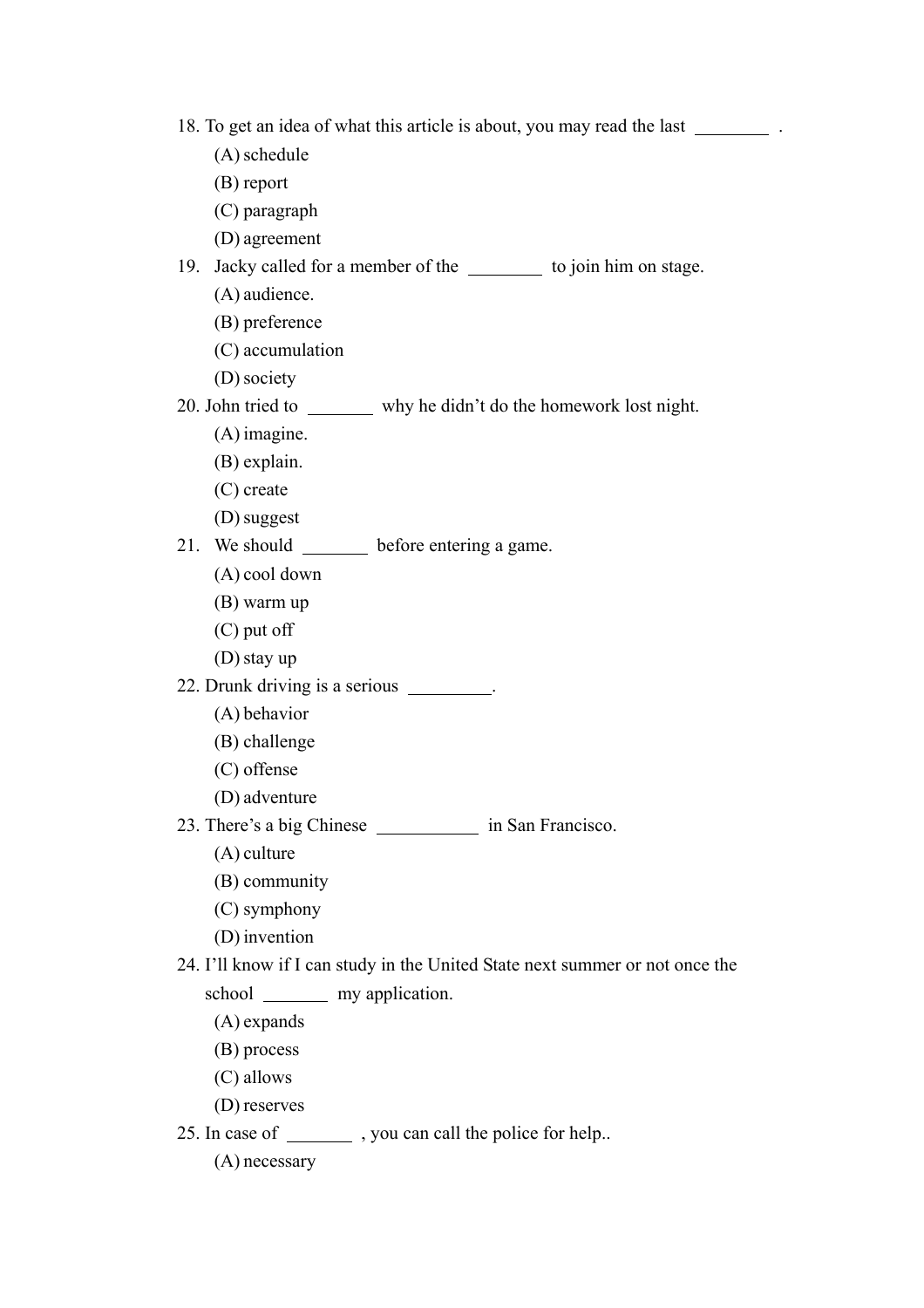- (B) occurrence
- (C) emergency
- (D) argument

Ⅲ. 文法 (每題 2 分, 共 10 題): 20%

26. Well- for his works, Nobel was never satisfied.

- (A) know
- (B) known
- (C) knowing
- (D) knowingly

27. There \_\_\_\_\_\_\_\_ a lot of accidents here since the bridge collapsed.

- (A) have had
- (B) are
- (C) have been
- (D) were

#### 28. He the application form immediately.

- (A) was filled with
- (B) was full of
- (C) filled out
- (D) filled up

29. I have lost my book, and I'm going to buy .

- (A) the other
- (B) another
- (C) the others
- (D) other
- 30. On my way to school, I stopped \_\_\_\_\_\_\_\_ the letter.
	- (A) mail
	- (B) mailing
	- (C) to mail
	- (D) mailed
- 31. do you think of the book?
	- (A) How
	- (B) What
	- (C) How about
	- (D) Which

### 32. I was \_\_\_\_\_\_\_\_ to have the opportunity to meet you.

- (A) please
- (B) pleased
- (C) pleasure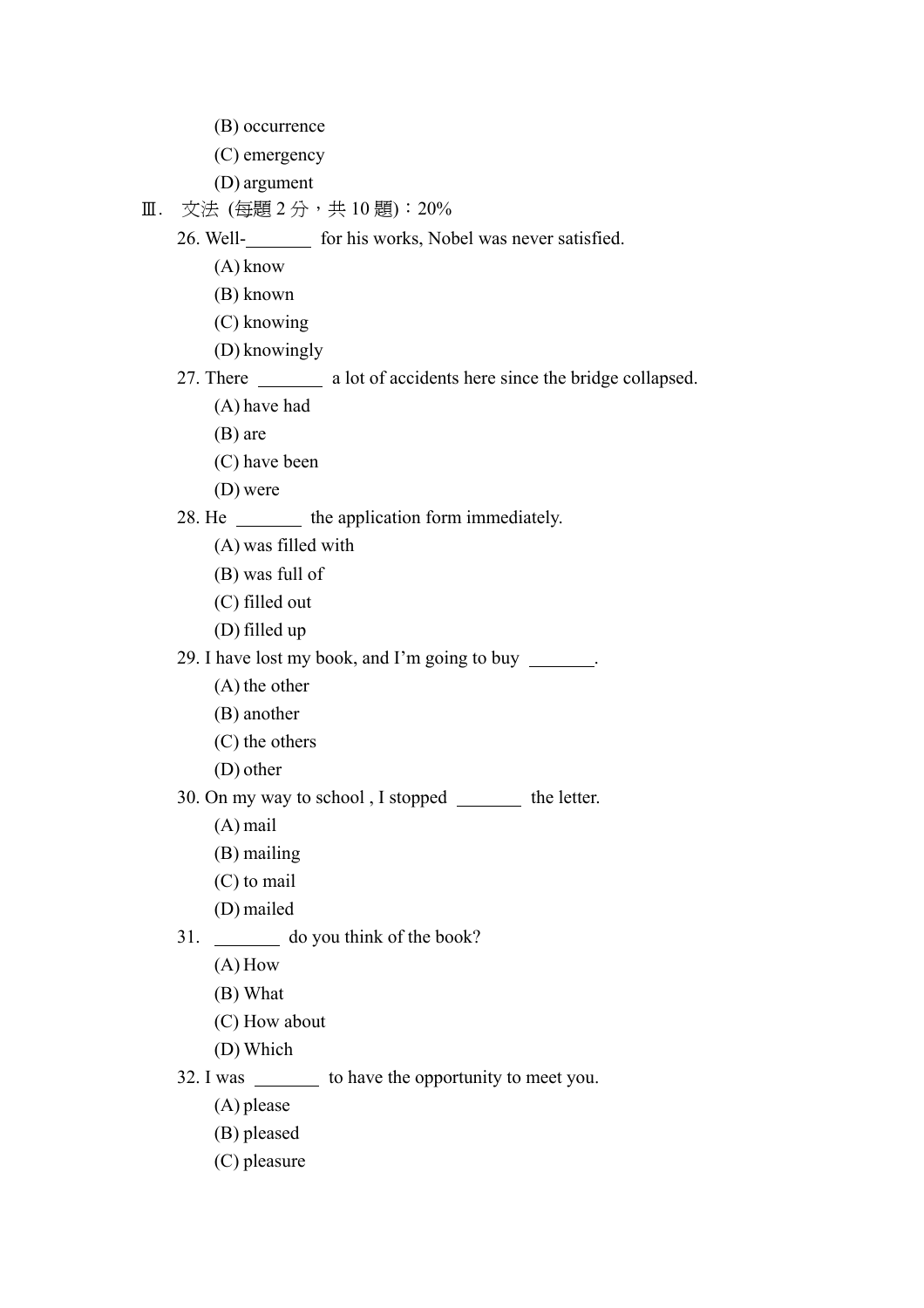(D) pleasant

- 33. my high school days. I played a lot of basketball.
	- (A) On
	- (B) At
	- (C) During
	- (D) When

34. We saw a sign in the building, and it  $\qquad$ , "No smoking".

- (A) was said
- (B) is to say
- (C) read
- (D) wad read

35. It me five months to finish to work.

- (A) took
- (B) cost
- (C) spent
- (D) used

```
IV. 閱讀測驗: (每題 3分, 共 10題) 30%
```
 $(-)$ 

 Bill's father, William, is a retired lawyer, who still lives in Seattle, in the same house where Bill grew up. Bill's mother, Mary, passed away in 1994 . She was a remarkable woman, according to his father. She was very good in both social and business situation.

 William said that Bill was not always a confident person. One time in high school, he hesitated for a long time before asking a girl to a school dance, and he was turned down.

36. According to the article , which of the following statements is correct?

(A) William is working as a lawyer.

- (B) Bill is still living with William.
- (C) Bill went to the dance with the girl.
- (D) Bill's mother died many years ago.

#### 37. Mary is \_\_\_\_\_\_\_\_\_\_\_\_.

- (A) not confident
- (B) shy
- (C) quiet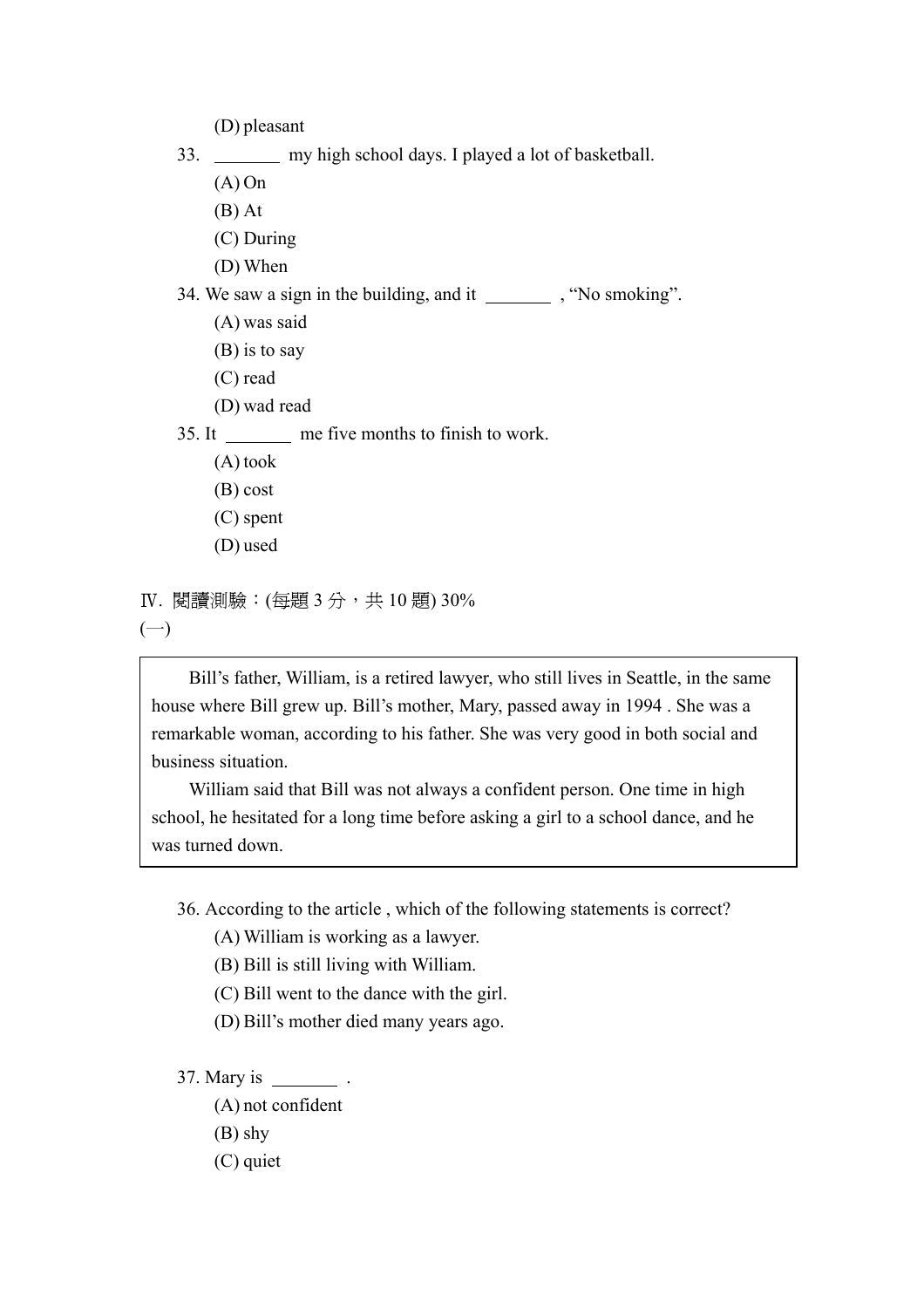### $\left(\square\right)$

- 1. Of all the planets in the solar system, Mars always arouses the greatest curiosity among us earthlings. In the first place, it is the only planet whose surface is visible from the earth. Through a telescope, Mars appears largely reddish-yellow, which comes from sustenance of living things. Besides, a day on Mars is only a little longer than that on earth since it rotates in 24 hours and 37 minutes. Mars also has seasons for its axis is titled 25 degrees, about the same amount as the earth's. However, these alone cannot justify the existence of life on Mars. Scientists still have a long way to go before they can reach a convincing conclusion. The
- 38. The apparent color of Mars comes from .
	- (A) its substance
	- (B) its atmosphere
	- (C) the angle we see it
	- (D) its distance from the earth
- 39. Which of the following is NOT true ?
	- (A) There are different seasons on Mars
	- (B) The axis of Mars lies horizontal.
	- (C) A day on earth is a little shorter than that on mars.
	- (D) Mars has a favorable condition for living things.
- 40. According to the passage above, .
	- (A) we can say for sure that life exists on Mars.
	- (B) scientists have to find more evidence to prove the existence of life on Mars
	- (C) it is only a matter of time before we earthlings are able to emigrate to Mars.
	- (D) it is quite probable that live on earth actually came from Mars.